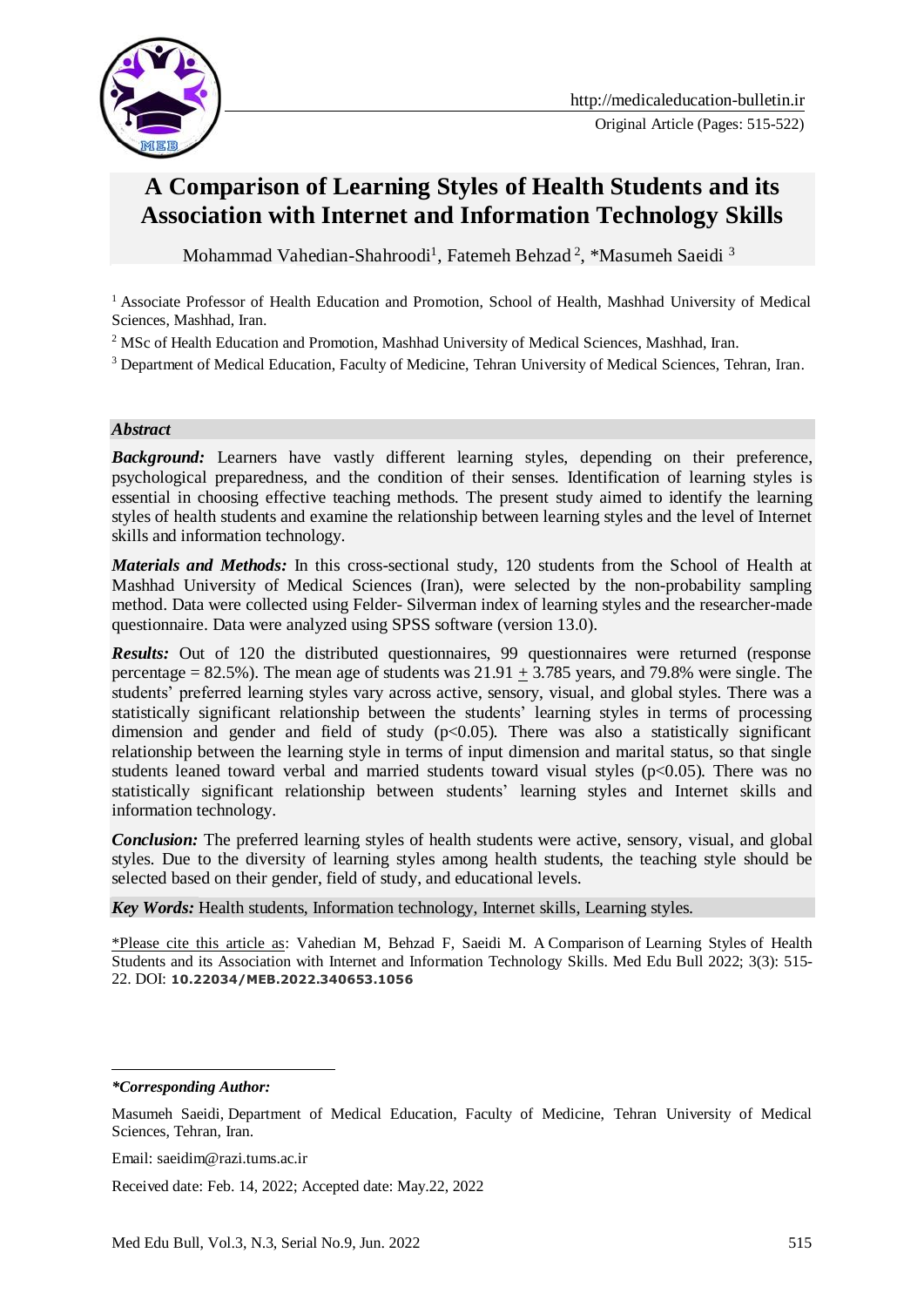#### **1- INTRODUCTION**

 The credibility of an educational system depends on the learning of its learners. Learning is a complex variable affected by factors such as intelligence, motivation, appropriate environment, family, community, settings, and quality of education. In addition, another factor affecting learning is the learners' learning styles. Learners acquire learning styles, like other abilities, through experience and education, and each person absorbs content according to their learning style. Learning style consists of methods and conditions for perceiving, processing, storing, and recalling material more efficiently and effectively (1). Bertolami believes that one of the main causes of students' despair and frustration with the curriculum is the contradiction between the content and the forms of teaching (2). Poor learning levels despite skilled teachers emphasizes that learners have different learning preferences (3, 4). Learning outcomes will improve if the teaching suits the students' learning styles (5). Keefe and Reiff believe that a better understanding of learning styles by teachers can help reduce students' frustration and dissatisfaction and improve teaching delivery (6, 7).

Therefore, knowing the nature and types of learning styles and the style of students helps professors make optimal use of different learning styles. Also, professors can adapt their teaching methods to their students' styles to achieve the highest educational efficiency (8, 9). Today's rapidly changing world requires the ability to keep up with the changes. It is now inevitable to acquire the information, knowledge, and skills for a successful life through modern technologies. Integrating computer technologies in teaching and learning is necessary and inevitable (10). Many who use computers daily cannot imagine life without digital technologies (11). The introduction of computers and software to teaching and learning and their expansion in recent decades have changed the direction of education. Students interact with computer training programs more than with teachers (12). Using computers for teaching and learning is inevitable, and the role of computers in education has gained significance and continues to grow. Therefore, it is necessary to address computer-related issues to facilitate its use, especially in education and learning. Research has shown that people differ in their learning approaches, and a specific learning strategy is not appropriate for all learners (13). Therefore, it is essential to identify the different learning styles of students. This study aimed to identify the learning styles of health students and examine the relationship between learning styles and the level of Internet skills and information technology.

## **2- MATERIALS AND METHODS**

### **2-1. Study design**

 In this descriptive study, after consulting with a statistical advisor, 120 health students (from health education, public health, environmental health, and occupational health fields) at Mashhad University of Medical Sciences (Iran), were selected using the simple random sampling method considering a 5% error rate and 90% confidence interval. The questionnaires were distributed among the students at the appropriate time with the justification and were analyzed after collection.

#### **2-2. Instruments**

The data collection tool was a questionnaire with three sections: demographic information, the Felder-Silverman index of learning styles questionnaire, and a researcher-made questionnaire with seven questions about Internet skills and information technology. The Felder-Silverman learning style model (1988, 1993) was proposed by Richard M.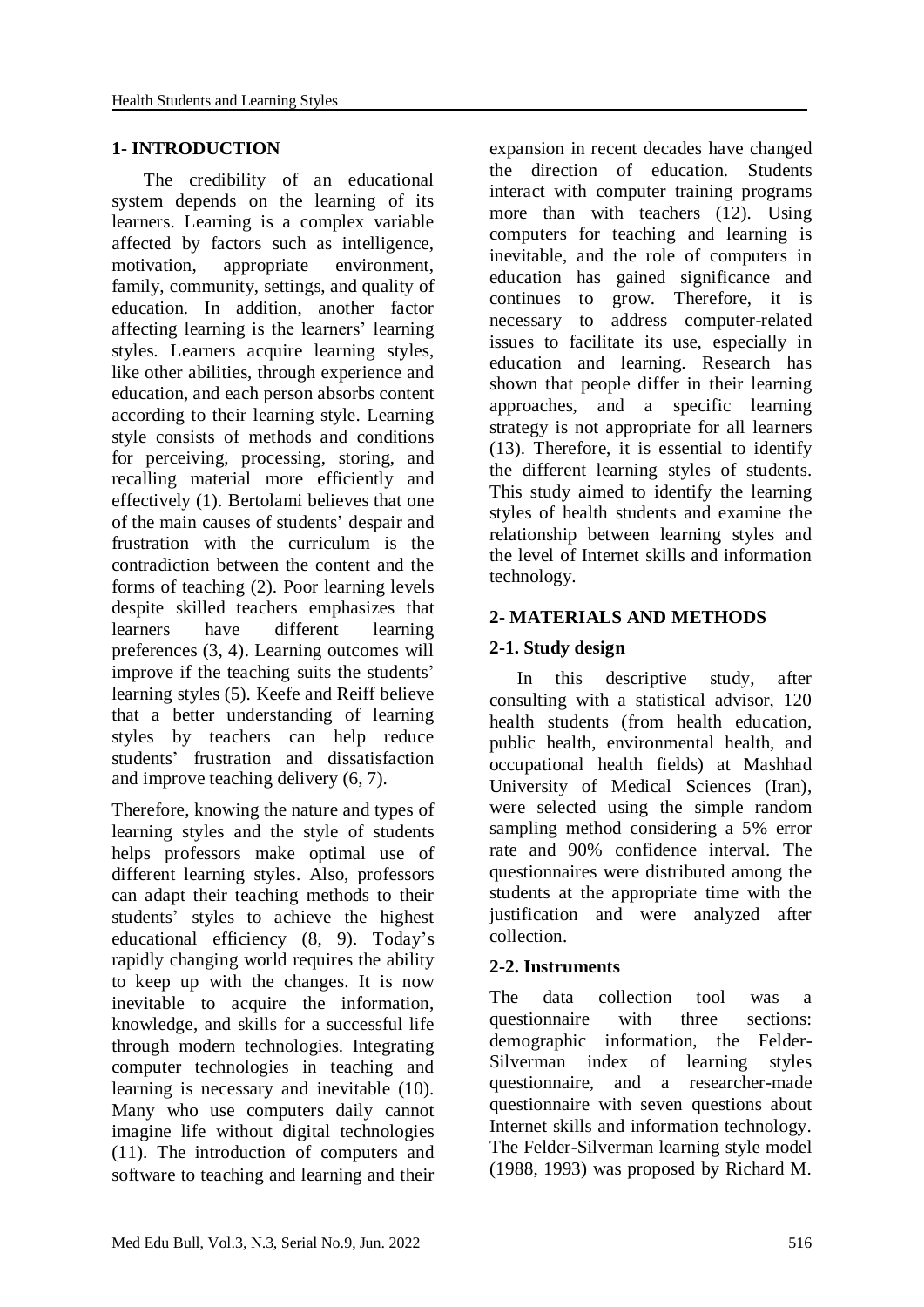Felder and Linda K. Silverman. This model has four personality areas: active or reflective, sensing or intuitive, visual or verbal, and sequential or global, that contribute to the personality of an individual (**Figure.1**). This questionnaire contains 44 questions to measure four dimensions of learning. Each dimension consists of two styles, so the questionnaire measures eight learning styles. Each dimension consists of 11 two-choice questions that test two conceptually contradictory learning styles.

The Felder-Silverman selective learning styles in four areas are based on the type of information that individuals receive preferentially, the channel through which individuals receive information most effectively, the mental processes by which input processes become knowledge, and the behavior that people have understood and mastered substances (**Table.1**). The questions do not have cultural elements and are easy to answer. In each question, the individual marks the option that is most applicable to them from among the options (14). The content validity and the reliability of learning style tools have already been reviewed and validated by Felder and Silverman and other researchers (14-18). The content validity of the remaining questions of the questionnaire was confirmed by five experts in medical education, health education, nursing, midwifery, and community medicine. The reliability of the questions was also confirmed by Cronbach's alpha method (0.83).

## **2-3. Ethical considerations**

The personal information of the participants was extracted as a whole. It was not compulsory to write names and surnames. Participation in the study was voluntary, and participants' satisfaction was obtained before the study.

## **2-4. Data analysis**

Data analysis was done using SPSS software version 16.0 and appropriate statistical tests. A P- value of  $\langle 0.05 \rangle$  was considered significant.



**Fig.1**: Felder-Silverman Learning Style Model.

| <b>Table-1</b> : Dimensions of Felder and Silverman learning style (14). |  |
|--------------------------------------------------------------------------|--|
|--------------------------------------------------------------------------|--|

| Learning style         | Dimension                                                                                        |  |  |  |  |
|------------------------|--------------------------------------------------------------------------------------------------|--|--|--|--|
| Perception             | Sensory/Intuitive: How you prefer to perceive or take in information?                            |  |  |  |  |
| Input                  | Visual/Verbal: How you prefer information to be presented?                                       |  |  |  |  |
| Processing Information | Active/Reflective: How you prefer to process information?                                        |  |  |  |  |
| Understanding          | Global/ Sequential: How you prefer to organize and progress toward<br>understanding information? |  |  |  |  |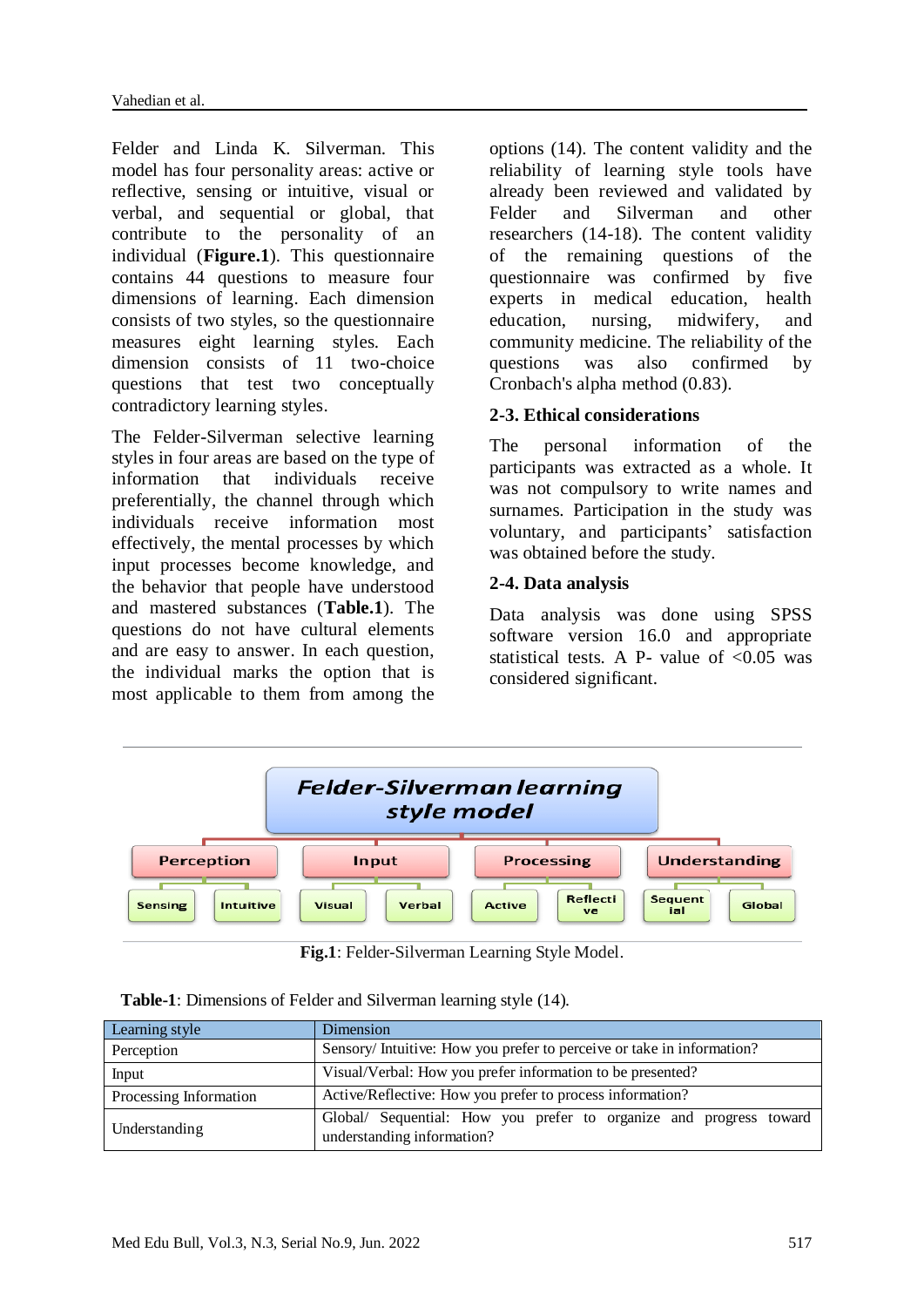#### **3- RESULTS**

 Out of 120 distributed questionnaires, 99 questionnaires were returned (response percentage  $= 82.5\%$ ). The majority of participants were female (85.9%), and single (79.8%). The average age of students was  $21.91 + 3.78$  years. Of the students, 5.1% were students of the associate of science, 70.7% were BSc students, 15.2% were MSc students, and 9.1% were Ph.D. students. The frequency of learning styles of students and the learning dimensions are shown in **Table.2**. As shown in the table, students' preferred learning styles are active, sensing, visual, and global, respectively. The Chi-square test showed a statistically significant

relationship between gender and the processing dimension so that the learning style of men was sensory and of women intuitive (**Table.3**). The Chi-square test also showed a statistically significant relationship between the field of study and the processing dimension, so that the majority of health students had an active learning style (**Table.4**). There was a statistically significant relationship between marital status and the input dimension so that married students were visual, and unmarried students were verbal (**Table.5**). There was no statistically significant relationship between the dimensions of learning and the variables of Internet skills and information technology  $(p>0.05)$ .

**Table-2**: The frequency of learning styles of studied students.

| <b>Statistic</b> | Processing |            | Perception |           | Input  |        | Understanding |            | Total |
|------------------|------------|------------|------------|-----------|--------|--------|---------------|------------|-------|
|                  | Active     | Reflective | Sensing    | Intuitive | Visual | Verbal | Global        | Sequential |       |
| Number           | 69         | 30         | 54         | 45        | 53     | 46     |               | 48         | 99    |
| $\%$             | 69.9       | 30.1       | 54.6       | 45.4      | 53.6   | 46.4   | 51.5          | 48.5       | 100   |

| Learning      | Dimension  | Gender |      |            | Degree of | P-value |  |
|---------------|------------|--------|------|------------|-----------|---------|--|
| Style         |            | Female | Male | Chi-square | freedom   |         |  |
|               | Active     | 72     | 11   | 0.334      |           | 0.402   |  |
| Processing    | Reflective | 13     | 3    |            |           |         |  |
| Perception    | Sensing    | 39     | 12   | 7.635      |           | 0.005   |  |
|               | Intuitive  | 46     | 2    |            |           |         |  |
|               | Visual     | 45     | 9    | 0.624      |           | 0.311   |  |
| Input         | Verbal     | 40     |      |            |           |         |  |
| Understanding | Sequential | 40     | 8    | 0.489      |           |         |  |
|               | Global     | 45     | 6    |            |           | 0.341   |  |

**Table-3**: The relationship between gender and learning styles of studied students.

**Table-4**: The relationship between the fields of study and learning styles of studied students.

|                   |            | Fields of Study |               |                |              |        | Degree  | $P -$ |
|-------------------|------------|-----------------|---------------|----------------|--------------|--------|---------|-------|
| Learning<br>Style | Dimension  | Public          | Environmental | Health         | Occupational | square | of      | value |
|                   |            | Health          | Health        | Education      | health       |        | freedom |       |
|                   | Active     | 18              | 59            |                |              | 8.975  | 3       | 0.03  |
| Processing        | Reflective |                 | 10            | 3              | 2            |        |         |       |
|                   | Sensing    | 10              | 36            | $\overline{4}$ |              | 2.561  | 3       | 0.464 |
| Perception        | Intuitive  | Q               | 33            | $\overline{2}$ |              |        |         |       |
|                   | Visual     | Q               | 39            | ↑              |              | 2.899  | 3       | 0.407 |
| Input             | Verbal     | 10              | 30            | 4              |              |        |         |       |
|                   | Sequential | 10              | 31            | 3              |              | 2.474  | 3       | 0.480 |
| Understanding     | Global     | $\mathbf Q$     | 38            | 3              |              |        |         |       |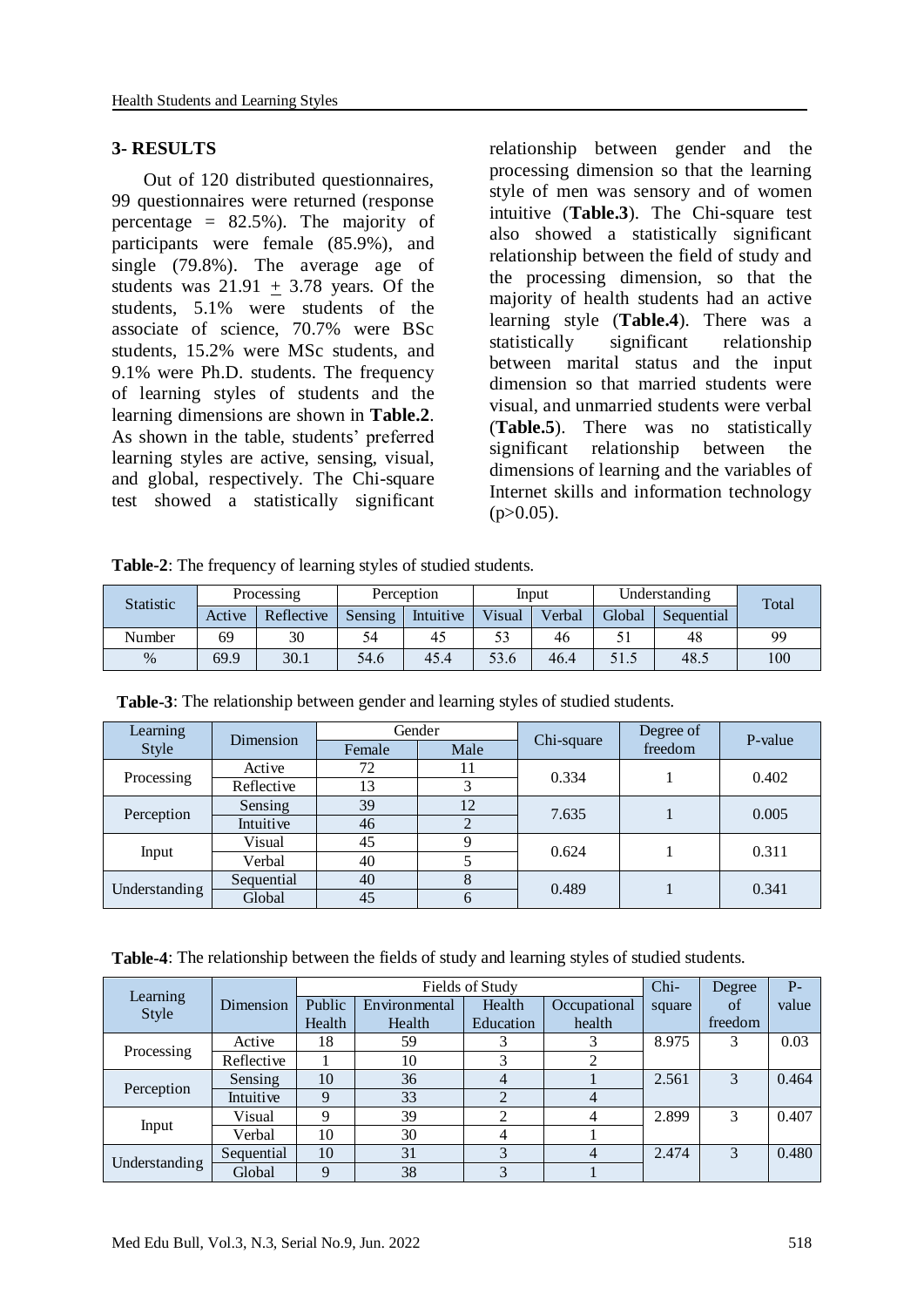| Learning      | Dimension  | Marital status |        |            | Degree of |         |  |
|---------------|------------|----------------|--------|------------|-----------|---------|--|
| Style         |            | Married        | Single | Chi-square | freedom   | P-value |  |
|               | Active     | 14             | 69     | 3.542      |           | 0.06    |  |
| Processing    | Reflective |                | 10     |            |           |         |  |
| Perception    | Sensing    |                | 43     | 1.331      |           | 0.183   |  |
|               | Intuitive  | 12             | 36     |            |           |         |  |
|               | Visual     | 15             | 39     | 1.229      |           | 0.04    |  |
| Input         | Verbal     |                | 40     |            |           |         |  |
| Understanding | Sequential | 8              | 40     | 0.722      |           | 0.275   |  |
|               | Global     | 12             | 39     |            |           |         |  |

**Table-5**: The relationship between marital status and learning styles of studied students.

#### **4- DISCUSSION**

 This study aimed to identify the learning styles of health students and examine the relationship between learning styles and the level of Internet skills and information technology. The results showed that students' learning styles are active, sensory, visual, and global. There was no statistically significant relationship between students' learning styles and Internet skills and information technology.

In this research, the Felder-Silverman model and its learning styles were used. The Felder-Silverman model defines four personality areas, or dimensions, that contribute to learning. These dimensions can be viewed as a spectrum, with one learning preference on the far left and the other on the far right. These are active or reflective, sensing or intuitive, visual or verbal, and sequential or global dimensions. A combination of these styles makes up the individual learning preferences (**Figure.1**). The preferences of Felder-Silverman learning styles are shown in **Table.6**. One of the factors affecting learning is learning style. Knowing students' learning styles can help adapt teaching to their individual styles. Research on learning styles and the development of adaptive systems has identified learning style models, stating that learners have different preferred methods of learning. Incorporating learning styles into the study plan facilitates learning and leads to better educational achievements. As Felder points out, learners with strong preferences for a particular learning style may have problems if the teaching style does not match it (19). Howard Gardner states that learners learn in different ways, and educators should value this by identifying their learning styles and provide the necessary teaching materials (20). Studies also show that the academic performance of university students is related to their learning style (21). Adaptation of students' learning styles to the learning environment leads to better test scores, while the lack of coordination between the characteristics of learners will lead to poor performance of learners (22-24). Based on the results, students' learning styles were active, sensory, visual, and global. There was a statistically significant relationship between gender and the processing dimension so the learning style of sensory men and women was intuitive. Gender is also an influential factor in determining the learning style in several studies. The different results in studies, based on the difference in learning style between male and female students, can be attributed to factors such as the number of students in the fields of study. The current study indicated a statistically significant relationship between the field of study and the processing dimension so that the majority of health students had an active learning style. Also, there was no statistically significant relationship between students' learning styles and their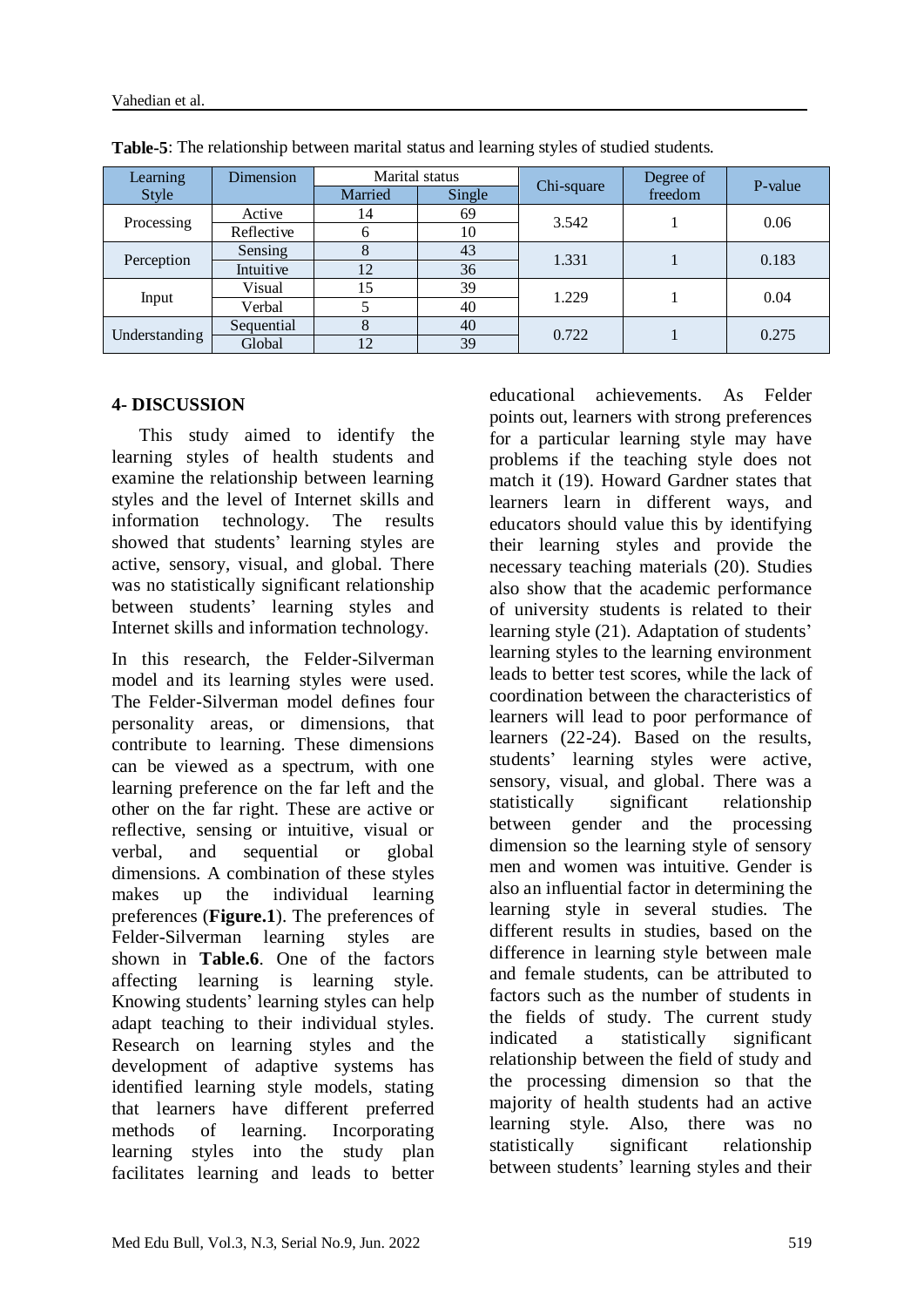educational levels. This finding is inconsistent with the results of Rashidi Jahan et al., Najafi Kalyani et al., and Allaa et al. (25-27). According to studies, the learning style changes after entering the university and at higher education levels according to the educational conditions of students. In connection with the degree, discussions about different subjects and the different nature of the material presented in different degrees can be used. At lower educational levels, university courses are more theoretical and usually do not require extensive explanations and interpretation. However, at higher levels, especially in postgraduate studies, where learning takes place at higher levels of Bloom's theory, the student is expected to analyze and even criticize the opinions of others in addition to learning different theories perceptually

(28). Consequently, their learning styles are affected, and this can explain the difference in the learning style of students of different educational levels. In this study, the sample size of the study consisted of lower-level students, and the majority had theory courses. There was also a statistically significant relationship between marital status and the input dimension so that married students were visual and singles were verbal. It is useful for the teachers to consider these differences when teaching. In general, as teaching styles go hand in hand with learning styles, and students have different learning styles, it is necessary for professors and planners to know the differences, programs, and methods and to design and implement their training to meet the needs of students to optimize the efficiency of teaching and learning.

| <b>Table-6:</b> Description of Felder and Silverman learning preferences (14). |  |
|--------------------------------------------------------------------------------|--|
|--------------------------------------------------------------------------------|--|

| Type of learner | Preferences                                                                    |
|-----------------|--------------------------------------------------------------------------------|
| Sensing         | Prefers concrete thinking, practical, concerned with facts and procedures.     |
| Intuitive       | Prefers conceptual thinking, innovative, concerned with theories and meanings. |
| Visual          | Prefers visual representations, pictures, diagrams, and flowcharts.            |
| Verbal          | Prefers written and spoken explanations.                                       |
| Active          | Prefers to try things out, working with others in groups.                      |
| Reflective      | Prefers thinking things through, working alone or with familiar partner.       |
| Sequential      | Prefers linear thinking, orderly, learns in small incremental steps.           |
| Global          | Prefers holistic thinking, systems thinkers, learns in large leaps.            |

## **4-1. Study Limitations**

As the learning styles assessment questionnaire is a self-report tool, the perception of the people completing the questionnaire is personal and cannot be controlled. Another limitation of this study is its cross-sectional nature, making it difficult to explain causal relationships. Another limitation is the small research sample, which only covers students from one faculty. It is suggested that students are selected from all faculties to compare the results and create a more comprehensive view of learning styles and related factors. The findings of this study are limited to students of health, and the generalization of the results to other educational groups or other institutions of higher education should be with caution.

## **5- CONCLUSION**

 Today, the health care system is highly dynamic, and traditional educational methods find it challenging to respond to rapid changes in the health system. Learning is an important process with different forms, and learners learn at different rates and paces. Based on the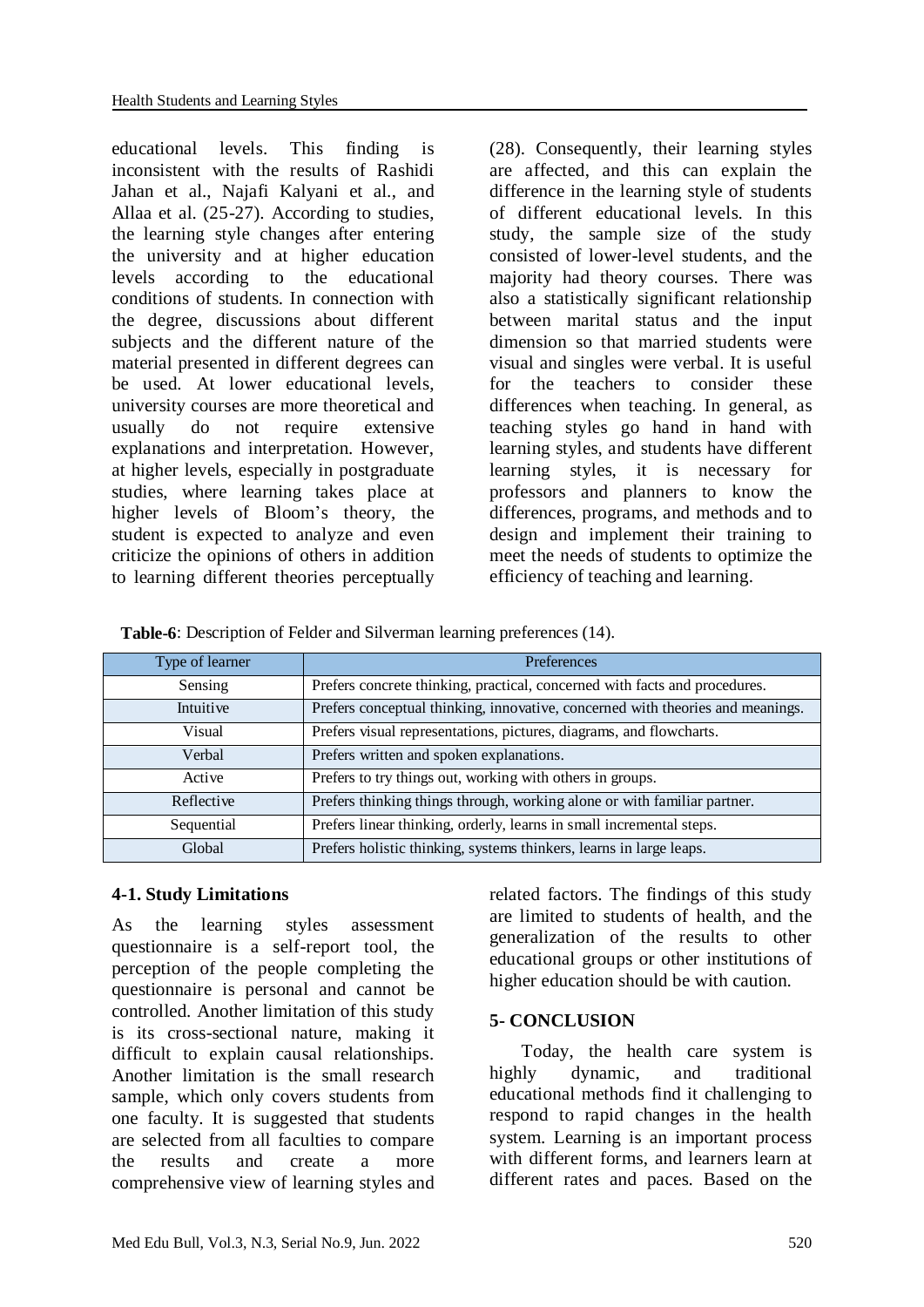results, the preferences of learning styles in the majority of health students were active, sensory, visual, and global. Due to the diversity of learning styles among students, increasing awareness of learning methods improves the teaching and learning processes. Also, gender, the field of study, and educational levels of health students should be considered in selecting the teaching style.

## **6- AUTHORS' CONTRIBUTIONS**

Study conception or design: MV, and MS; Data analyzing and draft manuscript preparation: FB, and MS; Critical revision of the paper: MV, and FB; Supervision of the research: MV and MS; Final approval of the version to be published: MV, FB, and MS.

## **7- CONFLICT OF INTEREST:** None.

## **8- REFERENCES**

1. Li YS, Chen PS, Tsai SJ. A comparison of the learning styles among different nursing programs in Taiwan: implications for nursing education. Nurse Educ Today. 2008;28(1):70.

2. Bertolami CN. Rationalizing the dental curriculum in light of current disease prevalence and patient demand for treatment: form vs. content. J Dent Educ 2001 Aug; 65(8): 725-35; discussion 736-43.

3. Mcleod M. They all learn the same don't they? An evaluation of the learning style preference of the dairy industry. Annual Conference Proceeding. 2005. [cited 2010 Aug 25]. Avilable form: [http://www.regional.org.au/au/apen/2006/refer](http://www.regional.org.au/au/apen/2006/refereed/6/2868_mcleodm.htm) [eed/6/2868\\_mcleodm.htm.](http://www.regional.org.au/au/apen/2006/refereed/6/2868_mcleodm.htm)

4. Mills DW. Applying what we know: student learning styles. [Cited 2010 Agu 3] Available from: www.google.com/learningstyle, 2002.

5. Robotham D. The application of learning style theory in higher education teaching. [Cited 2010 Aug 25]. Avilable from: www.glos.ac.uk/gdn/discuss, 2003.

6. Keefe JW. Learning style: theory and practice. Reston VA: National Association of Secondary School Principals. 1987.

7. Reiff JC. Learning styles. Childhood Educ 1992; (69 winter): 96E.

8. Seif AA. Training psychology. Tehran: Agah; 2001: 171-82.

9. Kolb DA, Boyatzis RE, Mainemelis C. Experiential learning theory; previous research and new directions. Cleveland OH: case Western Reserve University; 1999: 98-9.

10. Khosravi, M. ICT and developments in the world of education. Proceedings of the Second Conference on Educational Technology. Allameh Tabatabai University Press, 2007, pp.137-54.

11. Cingi, C. C. Computer aided education. Social and Behavioral Sciences, 2013;103: 220-29.

12. Oliver, R. The role of ICT in higher education for the 21st century: ICT as a change agent for education. In the Proceedings of the Higher Education for 21st Century Conference, (Miri, 24-26 September, 2002). Sarawak: Curtin University, 2002.

13. Zoghi, M., Brown, T., Williams, B., Roller, L., Jaberzadeh, S., Palermo, C., et al. Learning styles preferences of Australian health science students. Journal of Allied Health, 2010; 2(39): 95- 103.

14. Felder, R. M., Silverman, L. K. Learning and teaching styles in engineering education. Journal of Engineering Education, 1988;78(7): 674-81.

15. Felder, R. M., Spurlin, J. Applications, reliability, and validity of the index of learning styles. International Journal of Engineering Education, 2005;21(1): 103-12.

16. Litzinger, T. A., Lee, S. A., Wise, J. C., Felder, R. M. A study of the reliability and validity of the felder soloman index of learning styles. Proceedings of the 2005 American Society for Engineering Education Annual Conference and Exposition, 2005.

17. Zare H, Jafarzadeh MR, Jahed H. Analytical study of learning style and academic performance: A case study of students of the Department of Educational Sciences, Payame Noor University, Behbahan Center. Scientific-Research Quarterly of Educational Management Research Special Issue, 2013;113-31.